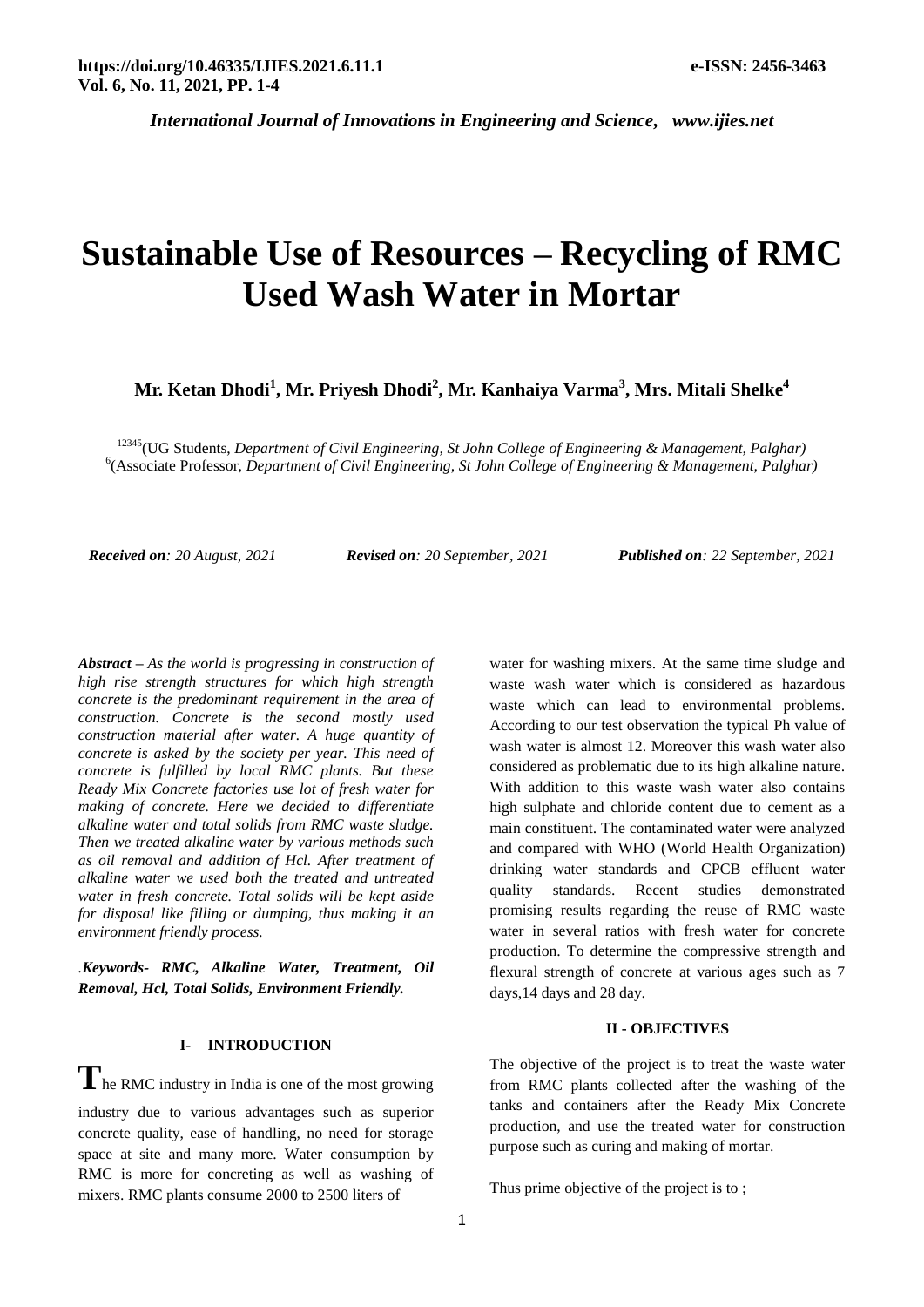- 1. To overcome the scarcity of water.
- 2. To control the pollution caused to surface water bodies by slurry wash water from RMC plants.
- 3. To enhance properties of concrete by using slurry water from RMC plants.

## **III -MATERIALS AND TESTS**

- Type of cement : Portland Pozzolana Cement (PPC) of grade 43
- Fine aggregate : passing through 4.75 mm is sieve
- Coarse aggregate : passing through 20mm is sieve and retaining on 4.75 mm is sieve
- Water : RMC slurry water, raw water, treated water.

#### **IV-MIX DESIGN**

Mix proportion for M20 grade

Cement: Course aggregate: Fine aggregate = 1: 1.36: 2.28

Water cement ratio  $= 0.4$ 

### **V- METHODOLOGY**

RMC waste wash water was collected from nearby RMC plant available. To make waste water useable in concrete production we studied properties and characteristics of collected water sample and carried various process which are explained below.

#### **5.1 Settling**

In RMC waste water treatment, settling is an operation that removes suspended particles from the waste water to be treated. It is a physical process that consists to separate particles of higher density than water from the liquid in which they are found. These particles are recovered at the bottom of the tank. Thus settling process was used to remove suspended solids from RMC waste water by letting the water stand still for some while.

## **5.2 Removal of Oil and Grease**

After settling of water only sludge is separated from RMC waste water. This water still contains oil and grease which is used in RMC plant. It is also known that concrete containing more than 5% of crude oil contamination reduces compressive strength of concrete

by 50%. It is important to separate them as quickly as possible from the RMC waste water to be treated.

We can use gravity separation method. It is the easiest and suitable method to separate oil and grease present in RMC waste water. Gravity separation is the natural process, in which waste water or emulsions are kept in still position so that oil particles are separated from water droplets. Then oil which is having lower specific gravity will form a separate layer above the water which has higher specific gravity.

#### **5.3 Addition of HCl**

A neutral pH is 7, which is that you find in natural fresh water. Anything above 7 is alkaline, and anything below is acidic. Portland cement, concretes binding agent, has a pH of 11, making it alkaline. For cement to effectively hold the various components within it, it should have a pH of around 11. The problem is that Portland cement does not resist many acidic compounds well. As the pH of acids decrease below 6.5, concrete deterioration increases. Solutions with a pH of 3 or lower are the most harmful. The more concrete deteriorates, the more porous it becomes.

According to various studies pH of water used for construction purpose should be between 6 to 7.5. Where as ph of the waste water collected is around 11 to 12. Thus HCl is used to achieve the desirable pH value of the RMC waste water.

#### **5.4 Casting**

We prepared 3 batches of different proportion of water sample.

- 1) Raw water
- 2) RMC slurry water

3) 70% Treated water and 30% Raw water

Three batches of cubes were prepared for comparing compressive strength of different proportions and then by comparing compressive strength we prepared beam for flexural strength.

#### **5.5 Curing**

The specimens were removed from the mould after 24 hours of casting and they were placed in curing tank. Specimens were taken out from curing tank n 3, 7 and 28 days from the day when they were placed for curing.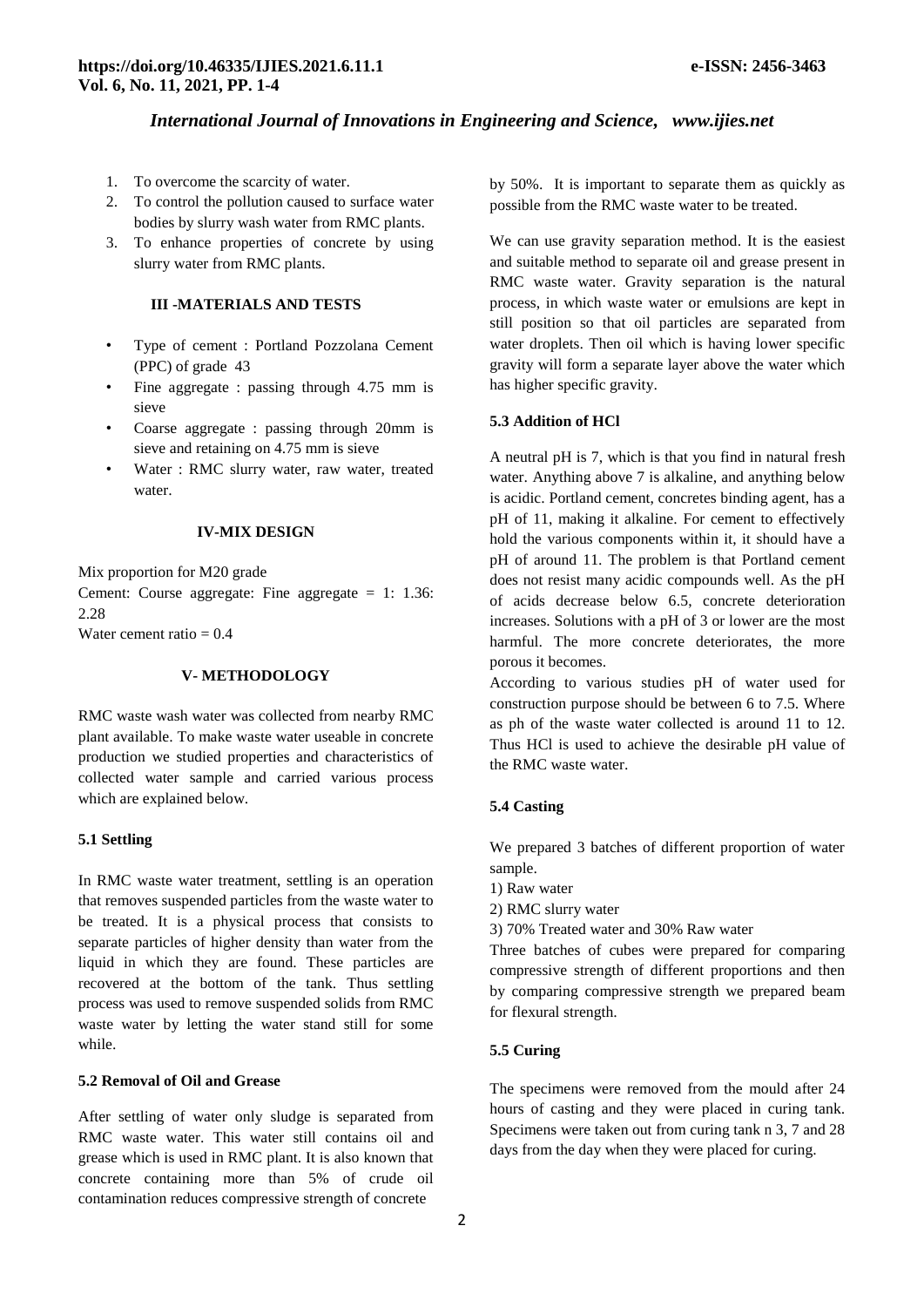# **VI- RESULTS & DISCUSSION**

**1) Average compressive strength of Raw Water Cubes**



- 03 days compressive strength of raw water cubes is found as 7.73 N/mm2.
- 07 days compressive strength of raw water cubes is found as 13.03 N/mm2.
- 28 days compressive strength of raw water cubes is found as 19.33 N/mm2.

## **2) Average compressive strength of Waste Wash Water Cubes**



- 03 days compressive strength of waste wash water cubes is found as 4.05 N/mm2.
- 07 days compressive strength of waste wash water cubes is found as 6.27 N/mm2.

 28 days compressive strength of waste wash water cubes is found as 11.33 N/mm2.

## **3) Average compressive strength of 70:30 ( Treated : Raw water ) Cubes**



- 03 days compressive strength of cubes is found as 11.59 N/mm2.
- 07 days compressive strength of cubes is found as 18.4 N/mm2.
- 28 days compressive strength of cubes is found as 30.55 N/mm2.

# **4) Flexural strength of 70:30 (Treated: Raw water) beam.**



03 days Flexural strength of beams is found as